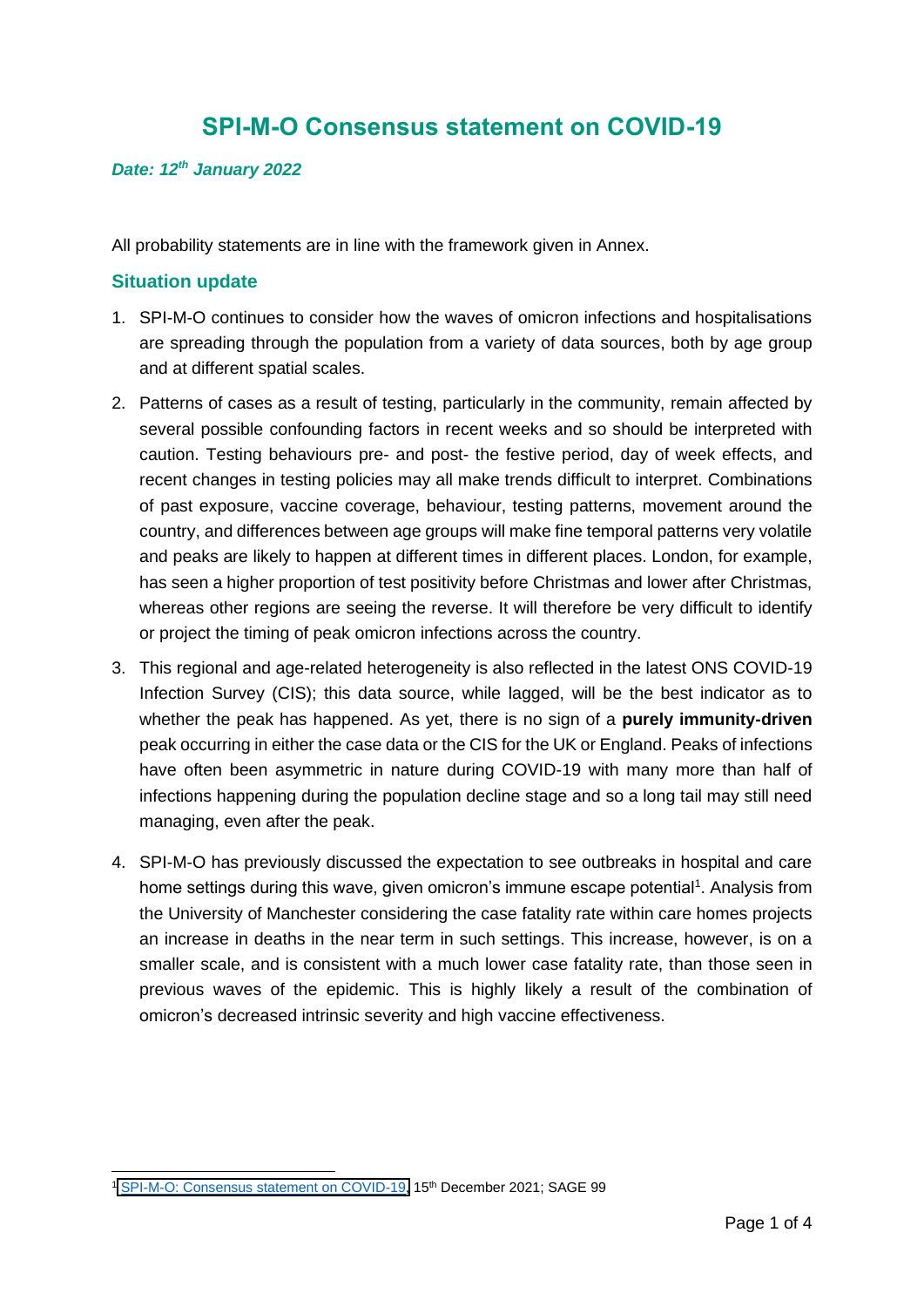- 5. Transmission is evidently currently happening within, and case numbers are increasing in, older age groups. The expected associated increases in hospital admissions, however, are not observed. There may be a variety of possible explanations for this:
	- Changes in community treatment of COVID-19, such as the use of oximetry from home, virtual wards, and the use of antiviral medications, may have lowered the general risk of hospitalisation given infection.
	- There may be fewer hospitalisations (including from care homes) as a result of improved vaccine effectiveness (with higher estimates in more recent UKHSA updates), slower than expected or less waning of protection from vaccination particularly in older age groups, and/or reduced severity of omicron.
	- Potential changes in behaviour, both in terms of precautionary behaviour (especially amongst those who are most vulnerable themselves and those around them), health-seeking behaviour, and increased use of testing to manage individual risk.
- 6. It is possible that there is a mix of trends happening at once, such as the replacement of hospitalisations as a result of delta infection by omicron and the timing of this. Nosocomial transmission within healthcare settings may also be playing a role, as may the changing proportion or number of hospital admissions as a result of COVID-19 versus those in hospital with incidental COVID-19 (i.e. admitted to hospital for a different reason).
- 7. Previous modelling by SPI-M-O groups<sup>2</sup> assumes the same protective effect of vaccinations across different age groups. Evidence from the EAVE II study in Scotland shows that COVID-19 hospitalisation rates (for individuals admitted to hospital for any reason within 14 days of community testing where the individual was not in hospital at the time of test) are lower in those infected with an S-gene negative virus, where S-gene negative status is a proxy for omicron, than with an S-gene positive virus (Figure 1). This indicates that the realised protective effect of vaccinations (and boosters in particular) remains strong in older age groups, even against omicron. More data is required to explicitly estimate the differential effect of vaccines by age.

<sup>2</sup> [SPI-M-O: Consensus Statement on COVID-19;](https://www.gov.uk/government/publications/spi-m-o-consensus-statement-on-covid-19-22-december-2021) [University of Warwick: Omicron modelling;](https://www.gov.uk/government/publications/university-of-warwick-omicron-modelling-22-december-2021) [LSHTM: Omicron](https://www.gov.uk/government/publications/lshtm-omicron-scenarios-28-december-restrictions-22-december-2021)  [scenarios: 28 December restrictions;](https://www.gov.uk/government/publications/lshtm-omicron-scenarios-28-december-restrictions-22-december-2021) 23rd December 2021 SAGE 101;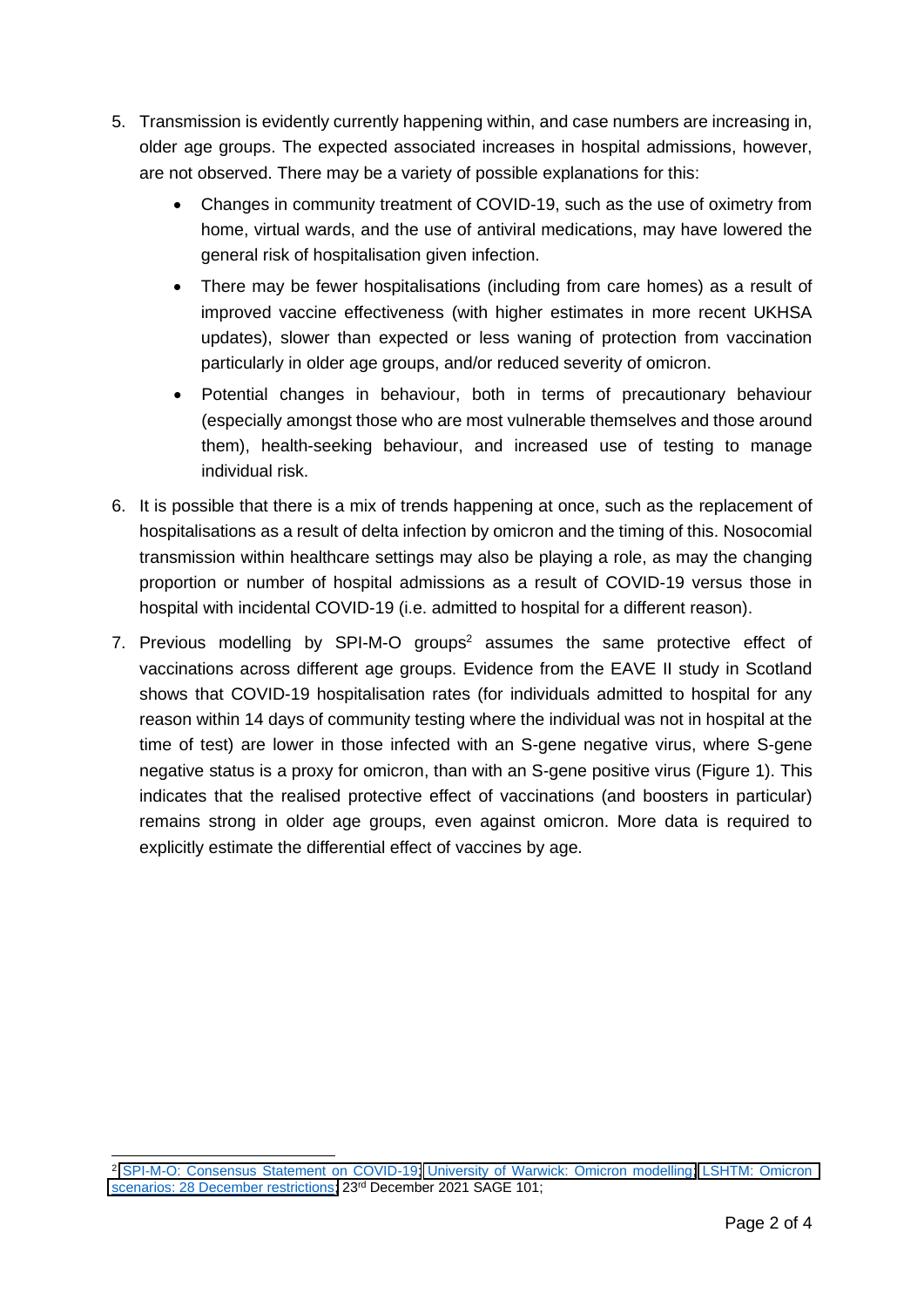**Figure 1**: COVID-19 hospitalisations among those who tested positive in the community from the EAVEII study in Scotland – rates by age group and S-gene status (S-gene negative – red; S-gene positive – blue).



8. It remains possible that apparent slowing increase or plateaus in hospital admissions may actually still be confounded by the impact of the festive period and its associated data lags. The slowing or drop in hospitalisations may still reflect more precautionary mixing, for example, before family gatherings over Christmas. More time is required to be able to say with any certainty that the epidemic trajectory is declining; it is just as likely that hospital admissions will remain at their current level or start to increase again, as it is that they will decrease rapidly.

#### **Generation times**

9. As discussed in SPI-M-O's last consensus statement<sup>3</sup>, a virus's generation time is the average time between someone becoming infected and that person infecting others<sup>4</sup>, and this can affect how much behaviour change is required to curb the spread of a variant. Further evidence that omicron's generation time is likely to be shorter than that of delta continues to accrue. New analyses from London School of Hygiene and Tropical Medicine (LSHTM)<sup>5</sup> that use a different methodology from those previously presented to SPI-M-O show that the relative, time-varying transmission advantage observed for omicron in England during December 2021 displays patterns that are consistent with a shorter generation time. This work estimates that the mean generation time for omicron is between 1.5 to 3.2 days, which is approximately 30% shorter than LSHTM's generation time

<sup>4</sup> More information on generation times and serial intervals is available from Plus magazine: Why the generation [time of COVID-19 is important | plus.maths.org](https://plus.maths.org/content/why-generation-time-covid-19-important)

<sup>5</sup> Estimation of the test to test distribution as a proxy for generation interval distribution for the Omicron variant in [England,](https://epiforecasts.io/omicron-sgtf-forecast/generation-time) *Abbott et al*. 2021

<sup>&</sup>lt;sup>3</sup> SPI-M-O: [Consensus Statement on COVID-19,](https://www.gov.uk/government/publications/spi-m-o-consensus-statement-on-covid-19-6-january-2022) 6<sup>th</sup> January 2022; SAGE 102